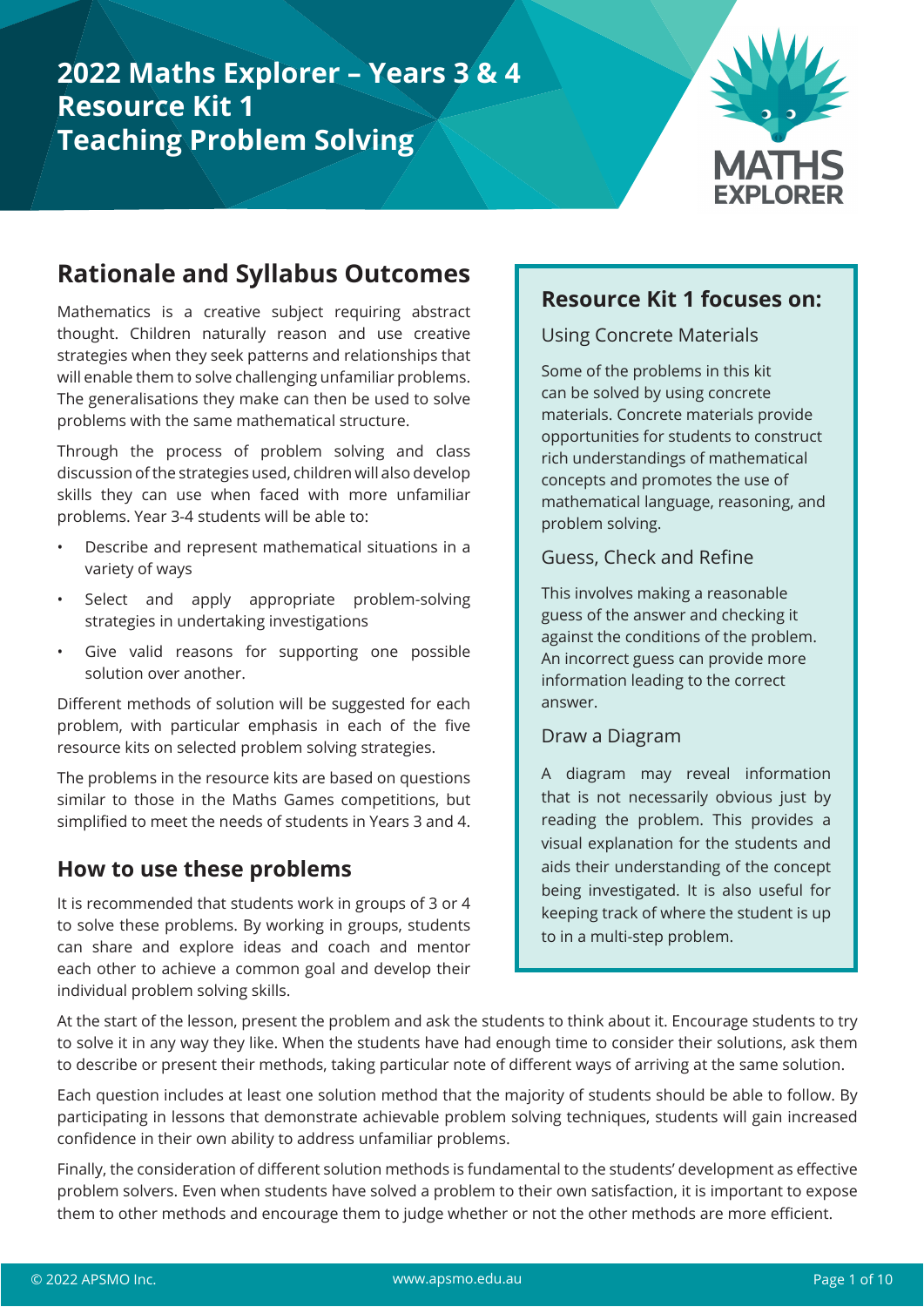# **2022 Maths Explorer – Years 3 & 4 Resource Kit 1**

# Exploring

#### 1.1) **Bats and Balls**

One ball and two bats cost a total of \$7. One bat and two balls cost a total of \$5. a) What is the cost of one bat and one ball?

b) How much does one ball cost?

#### 1.2) **The Meal Deal**

One tray of chips and two drinks cost a total of \$**12**. One drink and two trays of chips cost a total of \$**18**. What is the cost of one tray of chips and one drink?

#### 1.3) **The Ice Cream Stand**

Single ice creams can be purchased in waffle cones or plain cones.

There is a choice of chocolate, strawberry, or peppermint ice cream.

- a) How many different choices of ice cream and cone are there?
- b) How many choices do we have if each ice cream is topped with either sprinkles or coconut?

#### 1.4) **Hot Chip Stand**

- a) Chips can be bought in either a cup or a tray. They can be sprinkled with plain salt, or be salt free. They can be topped with tomato sauce, or be without sauce. How many choices of chips are there?
- b) Chips can be bought in either a cup or a tray. They can be sprinkled with plain salt, chicken salt or be salt free. They can be topped with tomato sauce, BBQ sauce, chilli sauce, or be without sauce. How many choices of chips are there?













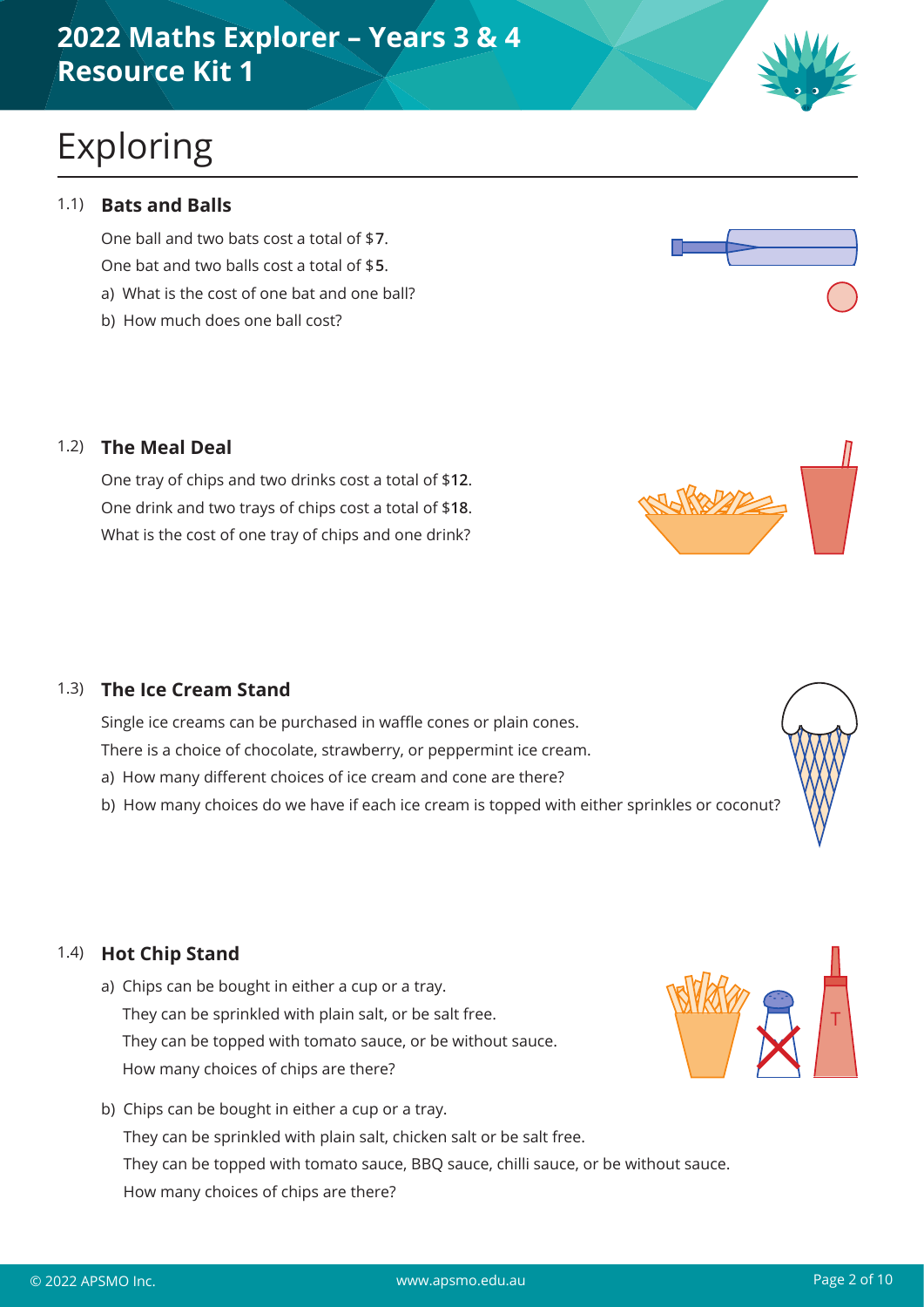

## **Maths Explorer Example Solution 1.1: Bats and Balls**

One ball and two bats cost a total of \$7. One bat and two balls cost a total of \$5.

a) What is the cost of one bat and one ball?

#### **Strategy: Use Concrete Materials**



I wonder how much it might cost, if we wanted to buy a different number of bats and balls.



It costs \$**Ɍ**for **3** bats, and **3** balls.

We can divide this package into **3** equal sets, each containing **1** bat and **1** ball.

We know, from our multiplication tables, that  $3 \times 4 = 12$ . This makes sense because  $4 + 4 + 4 = 12$ .

So, a set containing 1 bat and 1 ball would cost \$4. We can check this:  $3 \times 4 = 4 + 4 + 4 = 12$ .